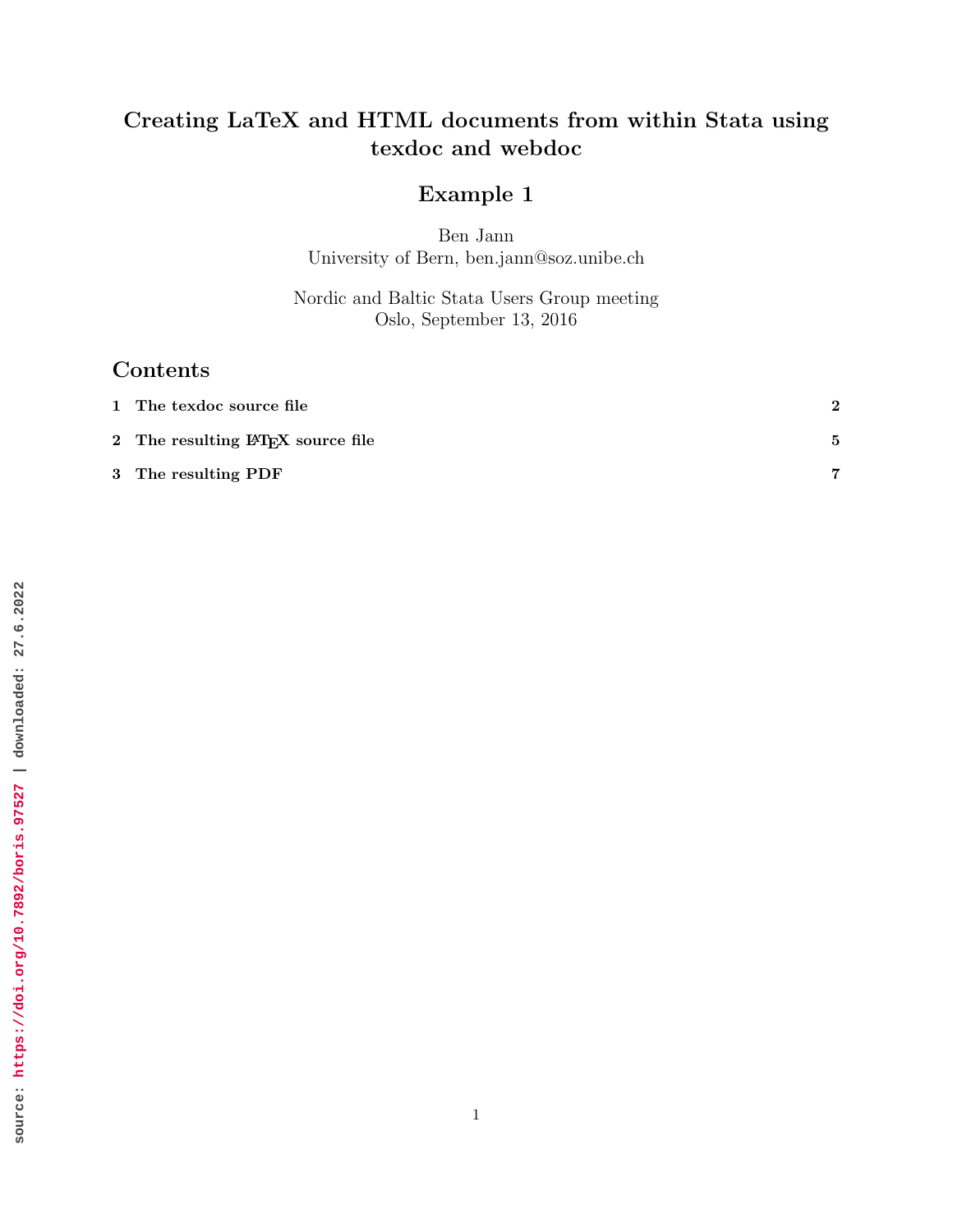### <span id="page-1-0"></span>1 The texdoc source file

— *the-auto-data.texdoc* —

```
texdoc init the-auto-data, replace logdir(log) ///
   gropts(optargs(width=0.8\textwidth))
set linesize 100
```
#### /\*\*\*

```
\documentclass[12pt]{article}
\usepackage{fullpage}
\usepackage{hyperref,graphicx,booktabs,dcolumn}
\usepackage{stata}
```
\title{The Auto Data} \author{Ben Jann} \date{\today}

\begin{document}

\maketitle

\begin{abstract}

I really like the auto data because it is so awesome. You can do all kinds of stuff with the auto data, like tabulating a variable or computing descriptive statistics. You can even use the auto data to estimate regression models. I am really amazed by the richness of this dataset. There is information on many different makes and models and you can learn, for example, about the gear ratio of a Dodge Diplomat (a stunning 2.47). In this article I will illustrate the auto data and I will show you what you can do with it. I am convinced that you will love this dataset as much as I do after having read this paper.

\end{abstract}

\tableofcontents

\section{Introduction}

What we want to do in the introductory section is to open the data and have a look at what is inside of it. Since the auto data is shipped with Stata, we can use the \stcmd{sysuse} command to open it (see \dref{sysuse}). Furthermore, the \stcmd{describe} command will list the variables and display some other information (see \dref{describe}). So let's start:

```
***/
```
texdoc stlog sysuse auto texdoc stlog cnp describe texdoc stlog close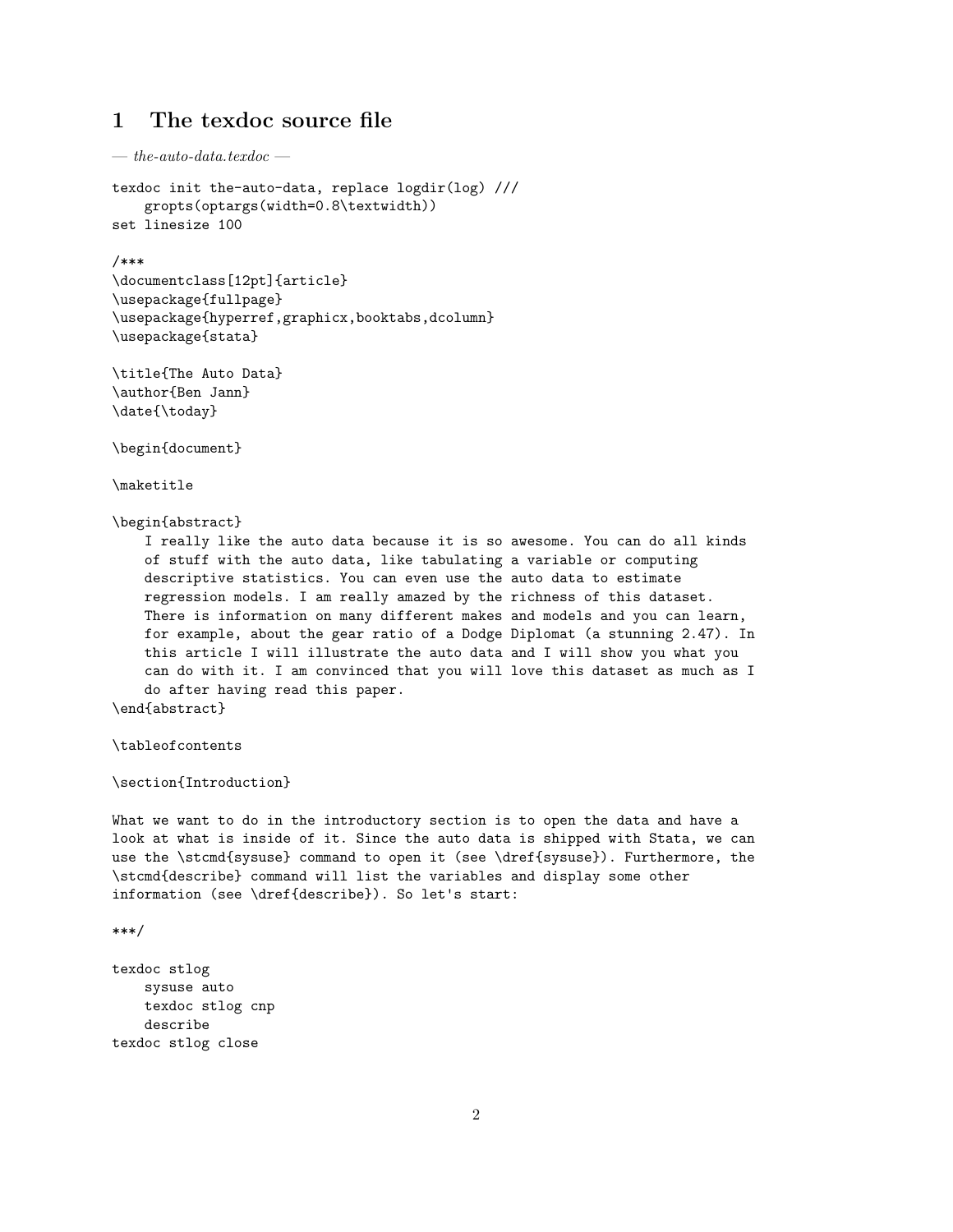```
/***
```
Wow! \*\*\*/ texdoc write `r(N)' observations! /\*\*\* And what a wealth of variables! Make, price, miles per gallon, and many more. I am very motivated to learn more about this amazing data set. \section{Descriptives} Let's now look at some descriptive statistics. Maybe also let's do a graph. \*\*\*/ texdoc stlog summarize pspline price weight texdoc stlog close texdoc graph, label(fig1) caption(What a crazy relation between price and weight) texdoc write \def\myvalue{`=strofreal(r(gof\_p),"%9.3f")'} /\*\*\* In figure~\ref{fig1} we see that for some unknown reason expensive cars seem to be heavier. Furthermore, the relation appears to be nonlinear, as the pilot goodness-of-fit test rejects the linear fit with a p-value of \myvalue. \begin{quote}\small Actually, I really only want to print a graph without printing the code that produced the code. Hm, how can we do that? Maybe the \stcmd{nolog} option will do. \end{quote} \*\*\*/ texdoc stlog, nolog pspline price mpg texdoc stlog close texdoc graph, label(fig2) caption(Another crazy relation) /\*\*\* In figure~\ref{fig2} we see that price is also related to miles per gallon. How interesting! \section{Regression tables}

Finally we get to regressions! In table~\ref{table1} we see that an additional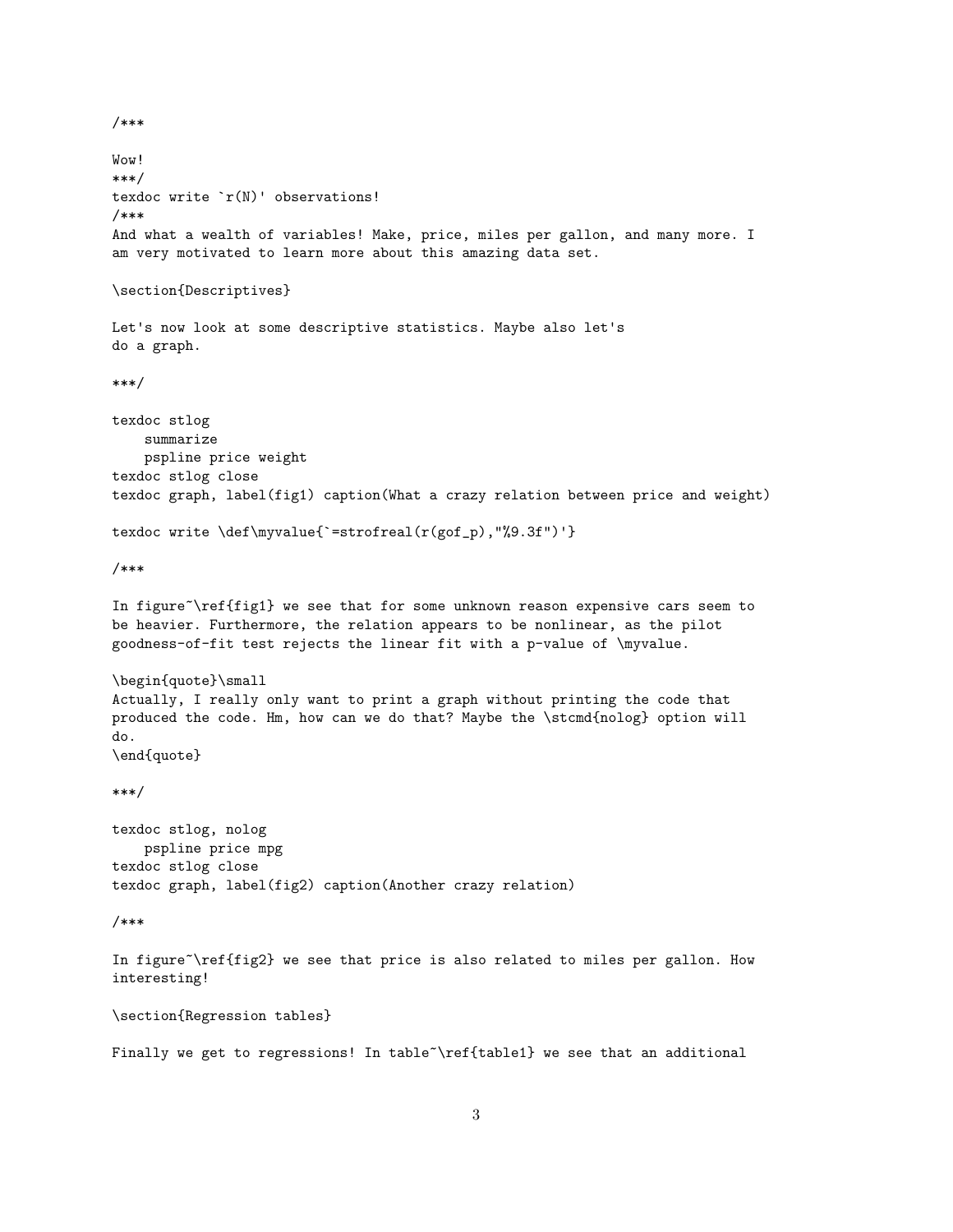pound of car costs around 3.5 dollars once we control for milage and origin. \*\*\*/ texdoc stlog, nolog sysuse auto regress price weight estimates store m1 regress price weight mpg estimates store m2 regress price weight mpg foreign estimates store m3 esttab m1 m2 m3 using log/table1.tex, replace se label /// nomtitles booktabs align(D{.}{.}{-1}) /// title(Some regression table\label{table1}) texdoc stlog close texdoc write \input{log/table1.tex}

/\*\*\*

\end{document}

#### \*\*\*/

— *end of file* —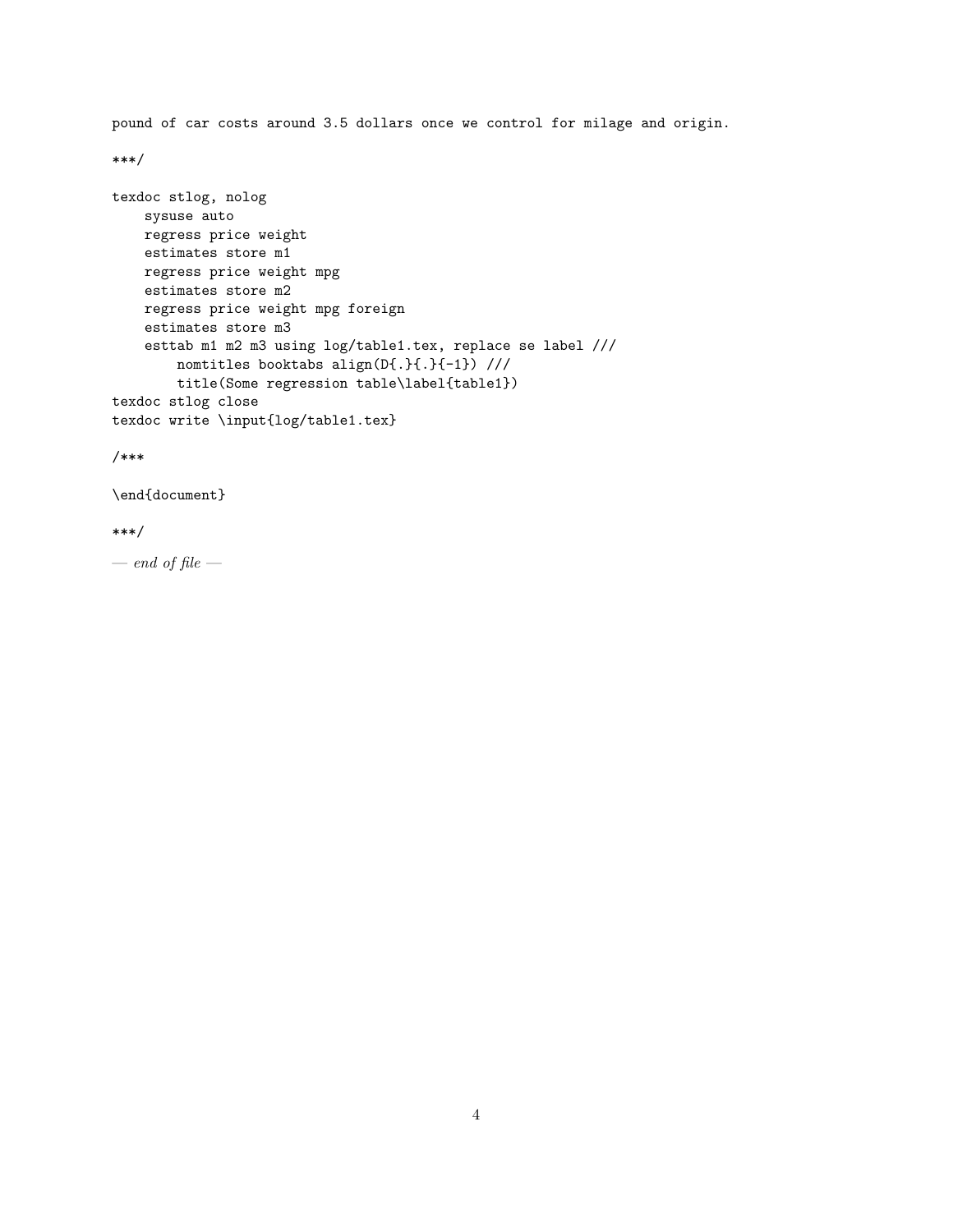### <span id="page-4-0"></span>2 The resulting LAT<sub>EX</sub> source file

Applying

. texdoc do the-auto-data.texdoc

generates to the following LATEX file.

— *the-auto-data.tex* —

\documentclass[12pt]{article} \usepackage{fullpage} \usepackage{hyperref,graphicx,booktabs,dcolumn} \usepackage{stata}

\title{The Auto Data} \author{Ben Jann} \date{\today}

\begin{document}

\maketitle

\begin{abstract}

I really like the auto data because it is so awesome. You can do all kinds of stuff with the auto data, like tabulating a variable or computing descriptive statistics. You can even use the auto data to estimate regression models. I am really amazed by the richness of this dataset. There is information on many different makes and models and you can learn, for example, about the gear ratio of a Dodge Diplomat (a stunning 2.47). In this article I will illustrate the auto data and I will show you what you can do with it. I am convinced that you will love this dataset as much as I do after having read this paper.

\end{abstract}

\tableofcontents

\section{Introduction}

What we want to do in the introductory section is to open the data and have a look at what is inside of it. Since the auto data is shipped with Stata, we can use the \stcmd{sysuse} command to open it (see \dref{sysuse}). Furthermore, the \stcmd{describe} command will list the variables and display some other information (see \dref{describe}). So let's start:

\begin{stlog}\input{log/1.log.tex}\end{stlog}

 $W<sub>0</sub>$ 74 observations! And what a wealth of variables! Make, price, miles per gallon, and many more. I am very motivated to learn more about this amazing data set.

\section{Descriptives}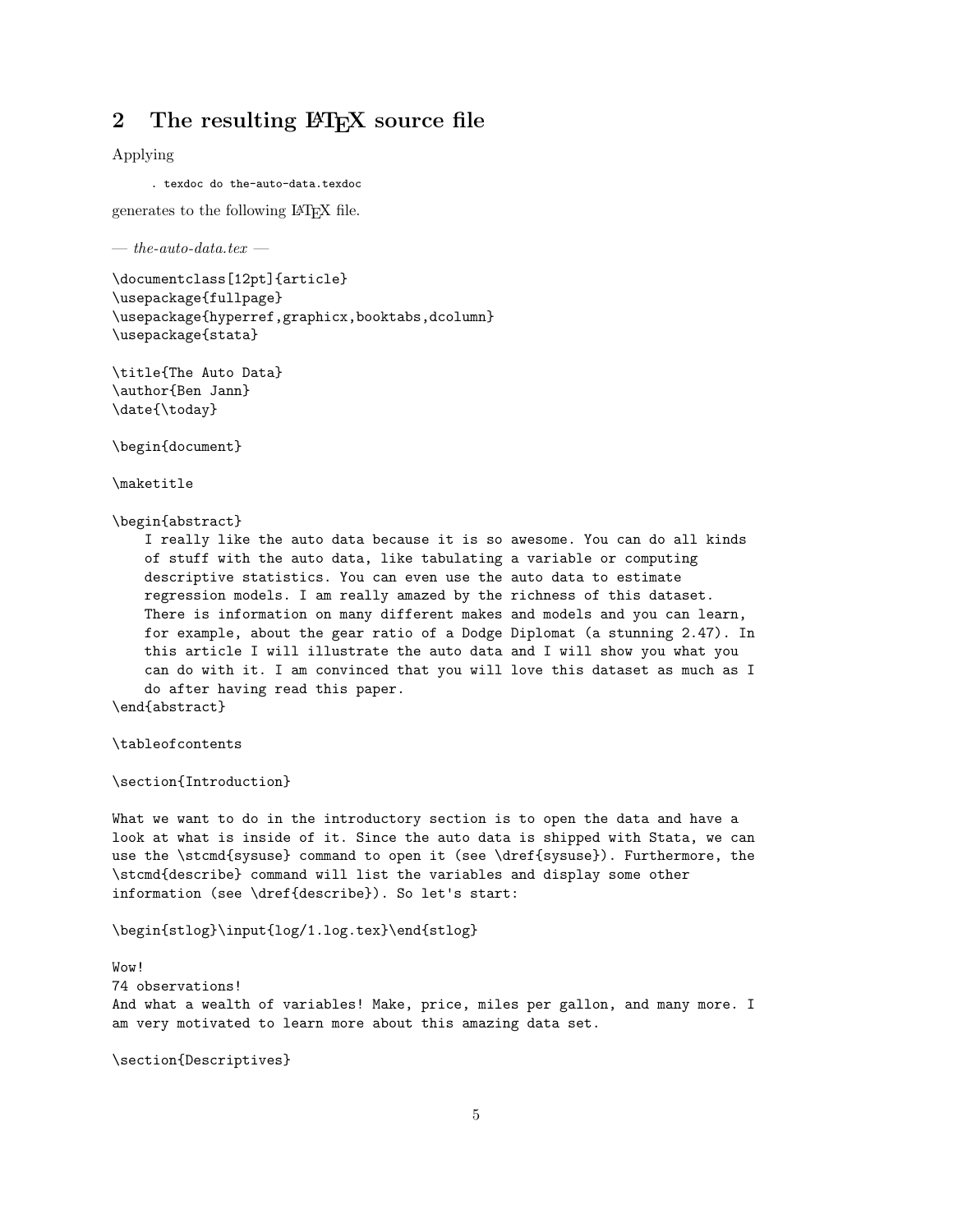```
Let's now look at some descriptive statistics. Maybe also let's
do a graph.
\begin{stlog}\input{log/2.log.tex}\end{stlog}
\begin{figure}
   \centering
   \includegraphics[width=0.8\textwidth]{log/2}
   \caption{What a crazy relation between price and weight}
   \label{fig1}
\end{figure}
\def\myvalue{0.009}
In figure~\ref{fig1} we see that for some unknown reason expensive cars seem to
be heavier. Furthermore, the relation appears to be nonlinear, as the pilot
goodness-of-fit test rejects the linear fit with a p-value of \myvalue.
\begin{quote}\small
Actually, I really only want to print a graph without printing the code that
produced the code. Hm, how can we do that? Maybe the \stcmd{nolog} option will
do.
\end{quote}
\begin{figure}
   \centering
   \includegraphics[width=0.8\textwidth]{log/3}
   \caption{Another crazy relation}
   \label{fig2}
\end{figure}
In figure~\ref{fig2} we see that price is also related to miles per gallon. How
interesting!
\section{Regression tables}
Finally we get to regressions! In table~\ref{table1} we see that an additional
pound of car costs around 3.5 dollars once we control for milage and origin.
```
\input{log/table1.tex}

\end{document}

— *end of file* —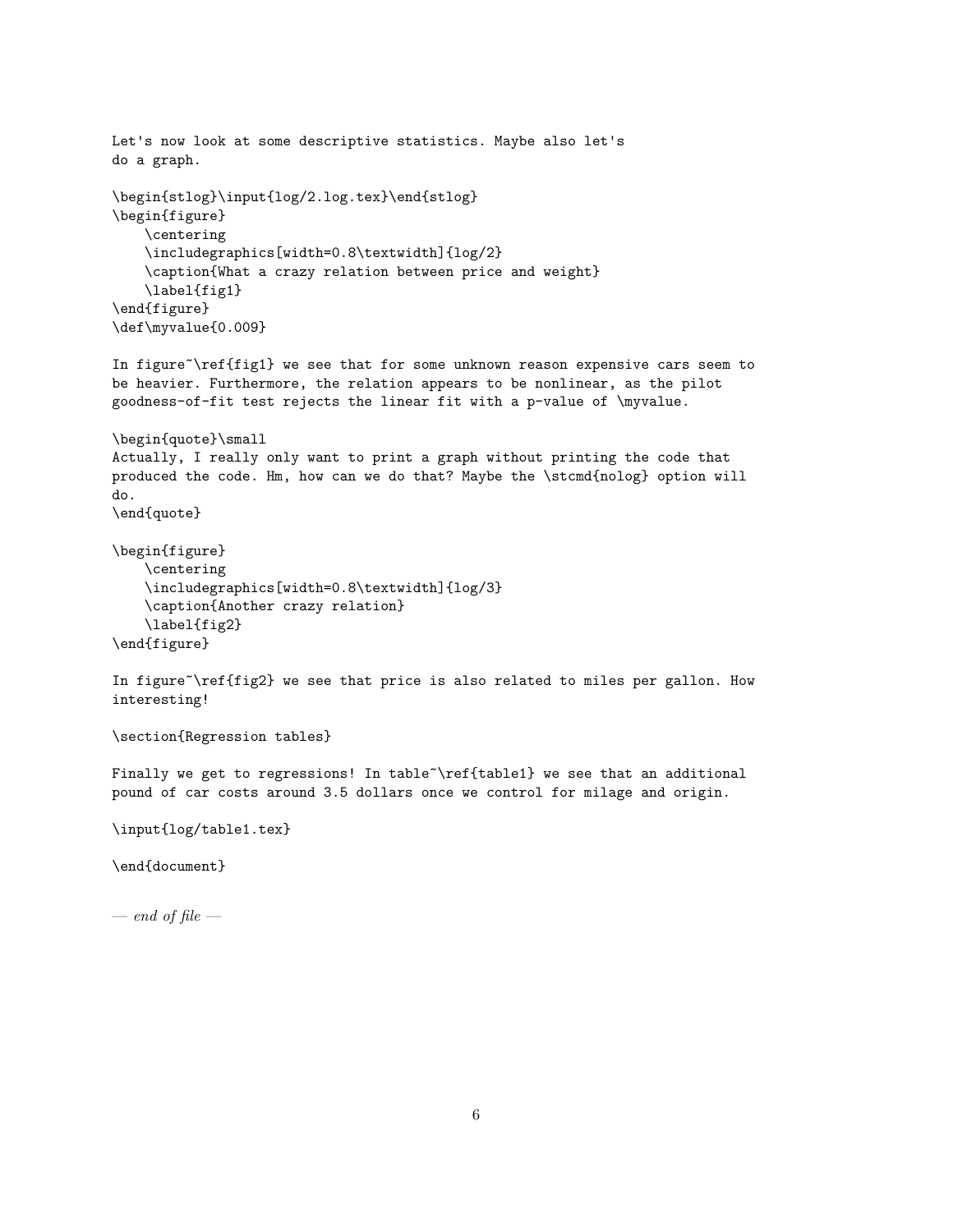# <span id="page-6-0"></span>3 The resulting PDF

The following pages display the resulting  ${\rm PDF}$  after compiling the  ${\rm L}\!{\rm T}\!{\rm E}\!{\rm X}$  source file.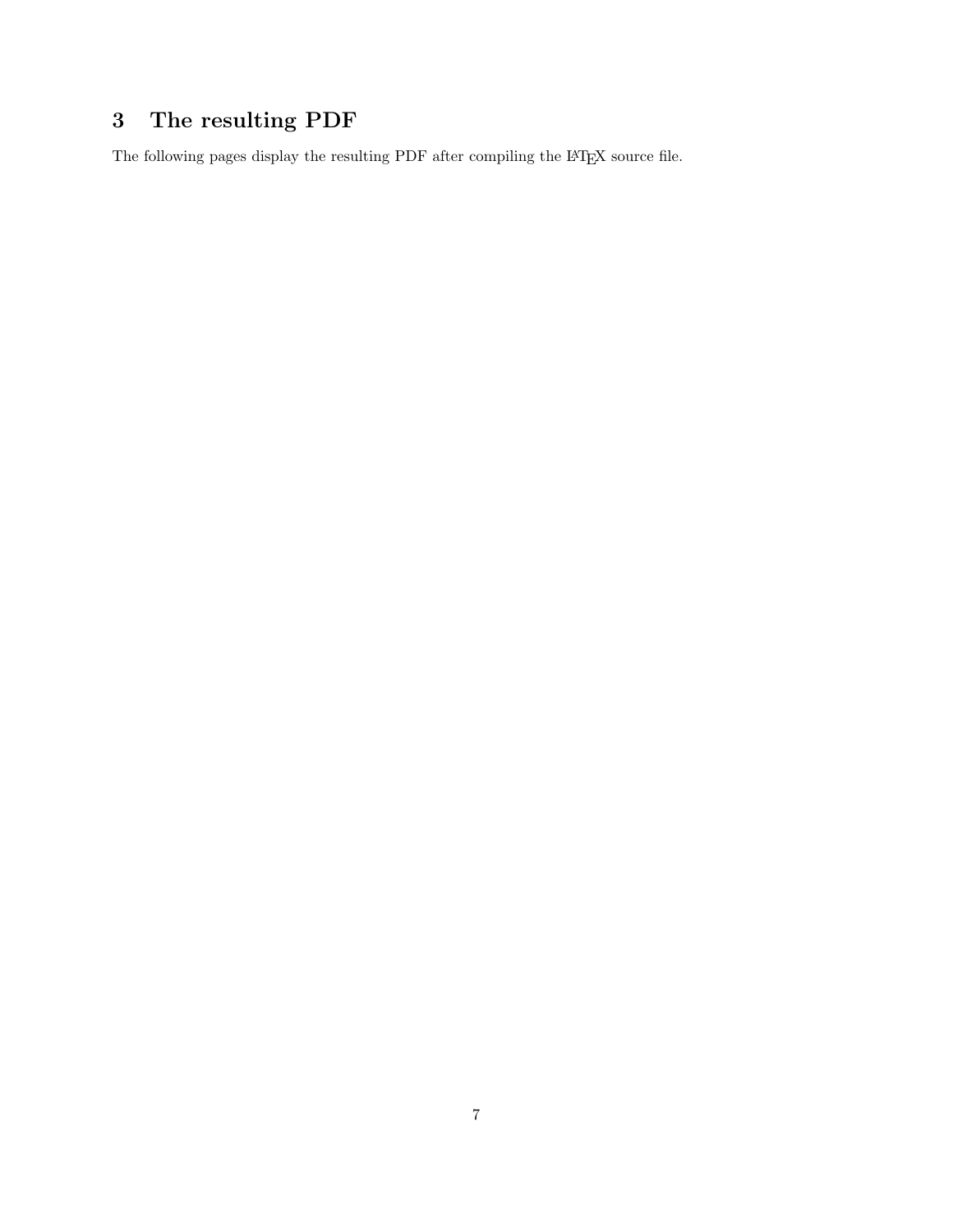# The Auto Data

### Ben Jann

### September 13, 2016

#### Abstract

I really like the auto data because it is so awesome. You can do all kinds of stuff with the auto data, like tabulating a variable or computing descriptive statistics. You can even use the auto data to estimate regression models. I am really amazed by the richness of this dataset. There is information on many different makes and models and you can learn, for example, about the gear ratio of a Dodge Diplomat (a stunning 2.47). In this article I will illustrate the auto data and I will show you what you can do with it. I am convinced that you will love this dataset as much as I do after having read this paper.

## Contents

| 1 Introduction      |          |
|---------------------|----------|
| 2 Descriptives      | $\Omega$ |
| 3 Regression tables |          |

# 1 Introduction

What we want to do in the introductory section is to open the data and have a look at what is inside of it. Since the auto data is shipped with Stata, we can use the sysuse command to open it (see [p] sysuse). Furthermore, the describe command will list the variables and display some other information (see [p] **describe**). So let's start:

```
. sysuse auto
(1978 Automobile Data)
```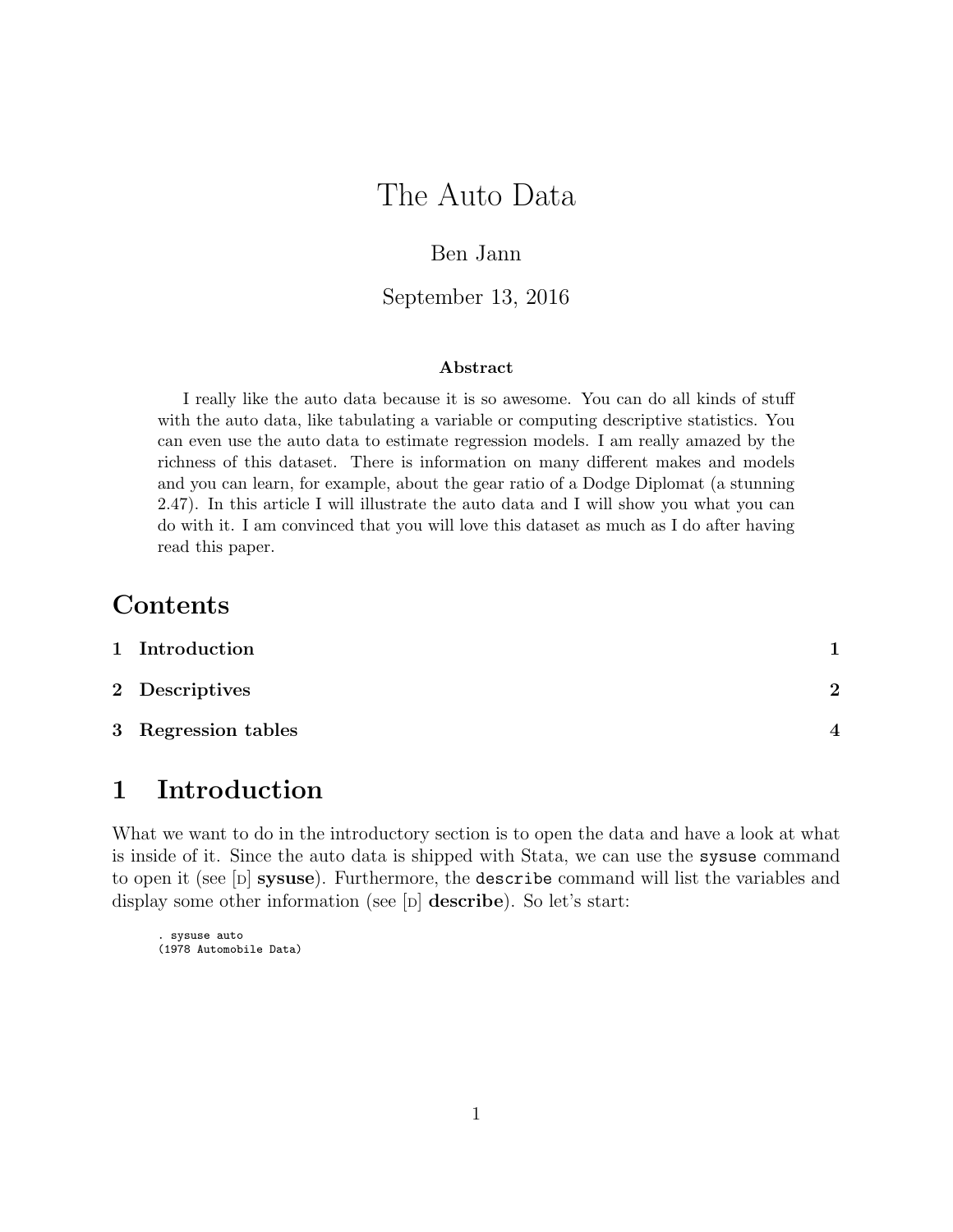| . describe    |         |         |                      |                                                              |  |
|---------------|---------|---------|----------------------|--------------------------------------------------------------|--|
|               |         |         |                      | Contains data from /Applications/Stata14/ado/base/a/auto.dta |  |
| 74<br>obs:    |         |         | 1978 Automobile Data |                                                              |  |
| vars:         | 12      |         |                      | 29 Jul 2016 15:41                                            |  |
| size:         | 3,182   |         |                      | (_dta has notes)                                             |  |
|               | storage | display | value                |                                                              |  |
| variable name | type    | format  | label                | variable label                                               |  |
| make          | str18   | %−18s   |                      | Make and Model                                               |  |
| price         | int     | %8.0gc  |                      | Price                                                        |  |
| mpg           | int     | %8.0g   |                      | Mileage (mpg)                                                |  |
| rep78         | int     | %8.0g   |                      | Repair Record 1978                                           |  |
| headroom      | float   | %6.1f   |                      | Headroom (in.)                                               |  |
| trunk         | int     | %8.0g   |                      | Trunk space (cu. ft.)                                        |  |
| weight        | int     | %8.0gc  |                      | Weight (lbs.)                                                |  |
| length        | int     | %8.0g   |                      | Length $(in.)$                                               |  |
| turn          | int     | %8.0g   |                      | Turn Circle (ft.)                                            |  |
| displacement  | int     | %8.0g   |                      | Displacement (cu. in.)                                       |  |
| gear_ratio    | float   | %6.2f   |                      | Gear Ratio                                                   |  |
| foreign       | byte    | %8.0g   | origin               | Car type                                                     |  |

Sorted by: foreign

Wow! 74 observations! And what a wealth of variables! Make, price, miles per gallon, and many more. I am very motivated to learn more about this amazing data set.

## 2 Descriptives

Let's now look at some descriptive statistics. Maybe also let's do a graph.

| . summarize                                                                                                  |     |          |           |      |       |
|--------------------------------------------------------------------------------------------------------------|-----|----------|-----------|------|-------|
| Variable                                                                                                     | Obs | Mean     | Std. Dev. | Min  | Max   |
| make                                                                                                         | 0   |          |           |      |       |
| price                                                                                                        | 74  | 6165.257 | 2949.496  | 3291 | 15906 |
| mpg                                                                                                          | 74  | 21.2973  | 5.785503  | 12   | 41    |
| rep78                                                                                                        | 69  | 3.405797 | .9899323  | 1    | 5     |
| headroom                                                                                                     | 74  | 2.993243 | .8459948  | 1.5  | 5     |
| trunk                                                                                                        | 74  | 13.75676 | 4.277404  | 5    | 23    |
| weight                                                                                                       | 74  | 3019.459 | 777.1936  | 1760 | 4840  |
| length                                                                                                       | 74  | 187.9324 | 22.26634  | 142  | 233   |
| turn                                                                                                         | 74  | 39.64865 | 4.399354  | 31   | 51    |
| displacement                                                                                                 | 74  | 197.2973 | 91.83722  | 79   | 425   |
| gear_ratio                                                                                                   | 74  | 3.014865 | .4562871  | 2.19 | 3.89  |
| foreign                                                                                                      | 74  | .2972973 | .4601885  | 0    | 1     |
| . pspline price weight<br>$(pilot goodness-of-fit chi2(16) = 32.38; p = 0.0089)$<br>(using penalized model ) |     |          |           |      |       |

In figure 1 we see that for some unknown reason expensive cars seem to be heavier. Furthermore, the relation appears to be nonlinear, as the pilot goodness-of-fit test rejects the linear fit with a p-value of 0.009.

Actually, I really only want to print a graph without printing the code that produced the code. Hm, how can we do that? Maybe the nolog option will do.

In figure 2 we see that price is also related to miles per gallon. How interesting!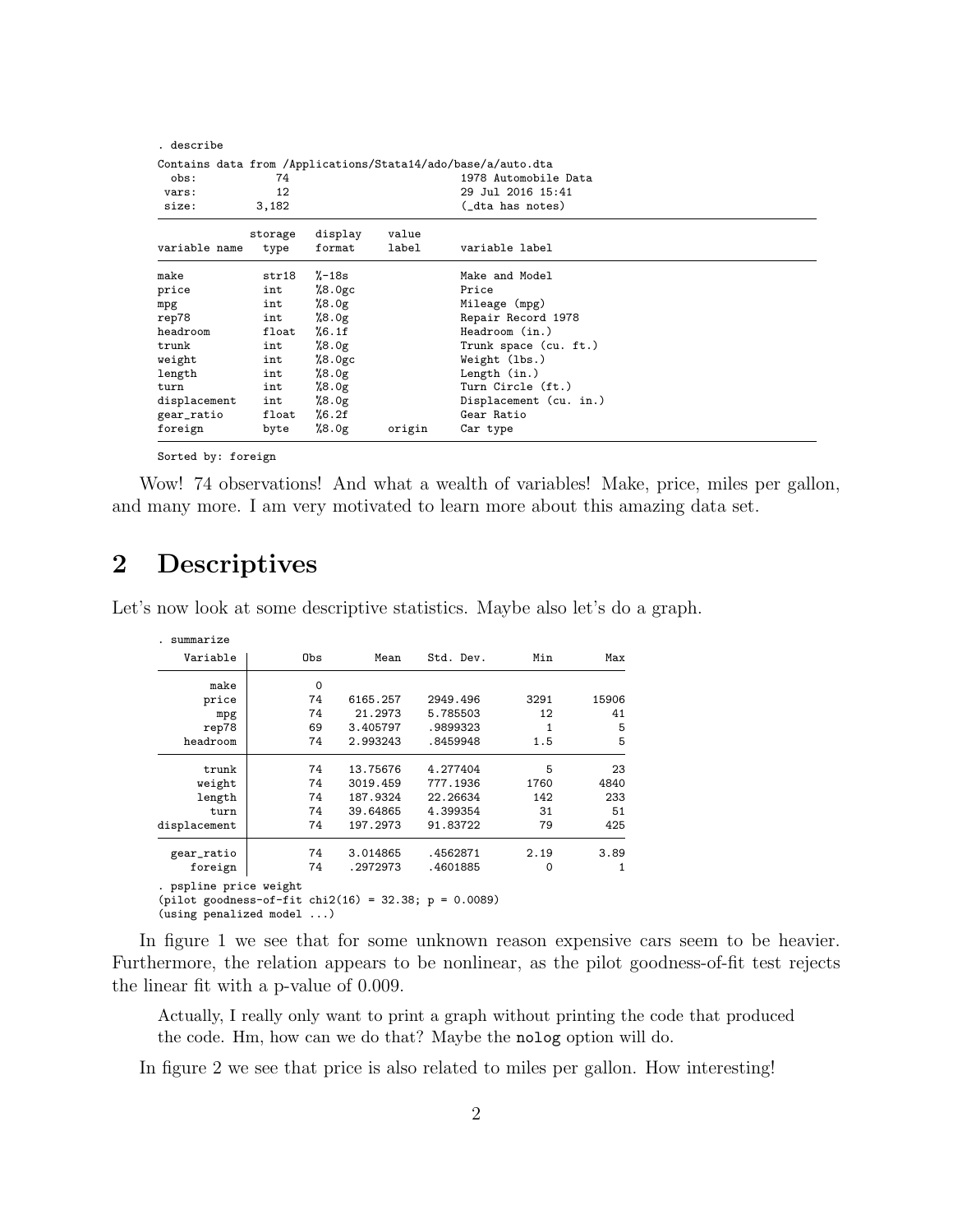

Figure 1: What a crazy relation between price and weight



Figure 2: Another crazy relation